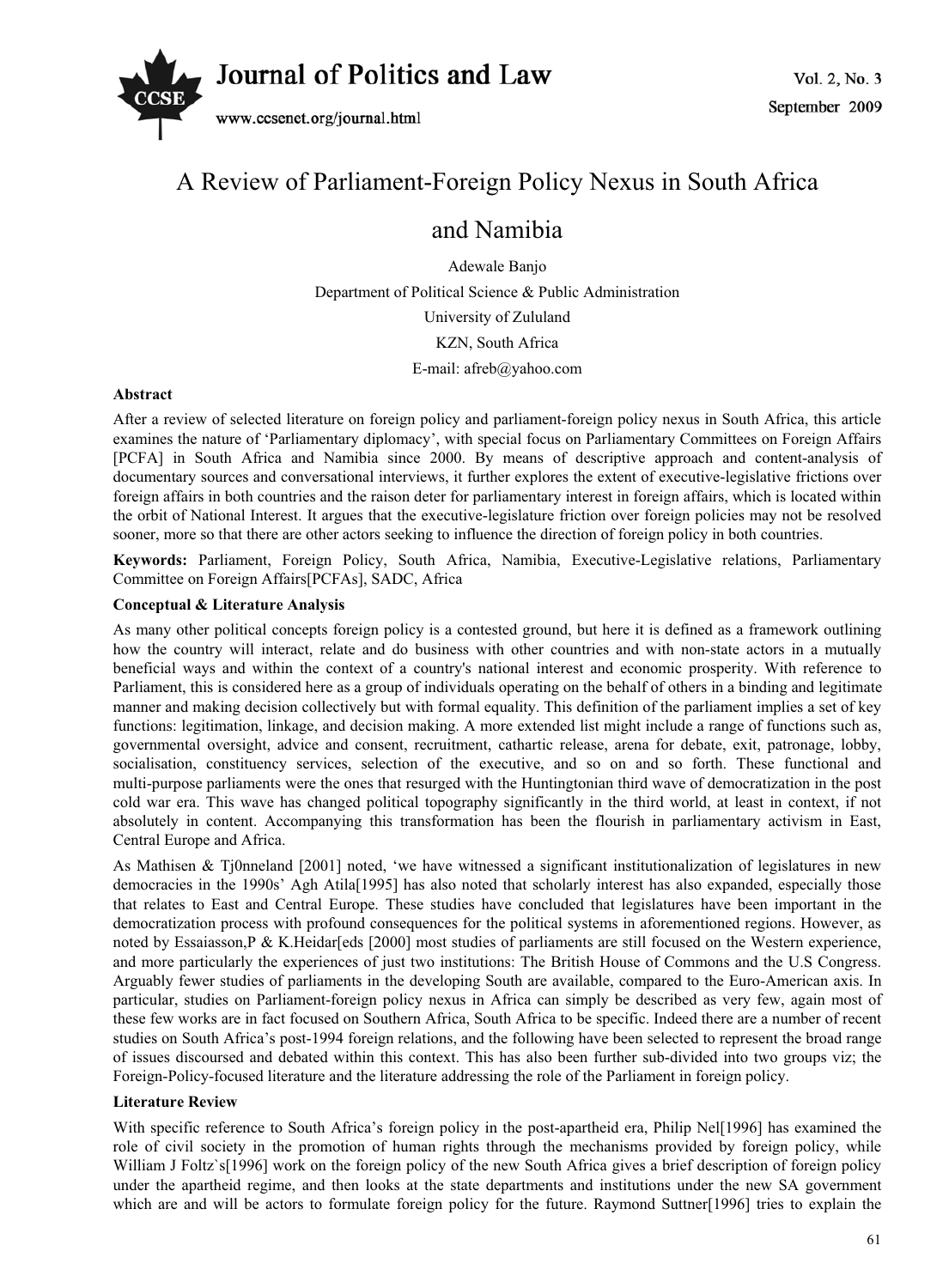difficulty SA faces in trying to promote human rights and democracy, while simultaneously trying to build bilateral and multilateral diplomatic relations with countries known for human rights violations. The study suggest that SA may have a capacity to act as a type of role model, but that it needs to weigh decisions on a case by case basis. Another Raymond Suttner's[1996] work on Foreign policy of the new South Africa: a brief review, comments on the 'near-existence' of foreign policy in the new South Africa, and describes who the main actors in foreign policy are, how they are coordinated, the status of the multilateral relations, civil society and its organs, the problems with human rights, the question of identity, and the commitment of foreign policy to democracy in this new dispensation.

Still in the 90s Greg Mills [1997] warns about the variety of roles that SA perceives itself in and the limitations the country has to contend with in its position between the West and Africa, having an option to play an expanded role in Africa and the risk that regional involvement will detract from domestic imperatives. The study addresses the main objective of SA's foreign policy, strategies to adopt to achieve it, and the attributes needed to ensure that correct policies are adopted and followed**.** Again, Greg Mills[1996] in his *South African foreign policy: the year (1996) in review,* states that, since April 1994, South Africa foreign policy has attempted to steer a neutral path, and concentrated on `universality', expanding SA representation abroad, and increasing diplomatic presence in South Africa. Greg Mills contends that the `New South' concept may revitalize a foreign policy which lacks overall direction, is over focused (and under spent) on Africa, and has organizational difficulties causing it to have a bad name. The 1996 review further advises that foreign policy should rest in the hands of elected officials and policy professionals rather than in the hands of the Presidents advisors. In a study by Roland Henwood [1997] he divides the development of SA`s foreign policy into two phases: National Party rule (1948-1994) and ANC led government (1994-), including the transition period of 1990 to 1994 which formed the foundation of post – 1994 foreign policy. The study details aspects of both periods, and continues with a brief look at foreign policy formulation and implementation, as well as SA`s relations with the `problematic' states such as Cuba, Libya, Iran, Syria and Peoples Republic of China

Greg Mills`s[1997] briefly reviews the successes SA achieved in the field of foreign policy, and look at problems encountered, and the restructuring of the Department of foreign affairs (DFA). The review gives attention to the interpretation of foreign policy, identification of priorities, budget, the importance of foreign economic relations, the regional dimension, and, SA in Sub Sahara Africa

In Anthoni van Nieuwkerk`s [1998] study on *South Africa's emerging Africa policy* examines the emerging Africa posture of the post-1994 South African government, focussing the discussion of foreign policy in the new South Africa around four themes: the views of foreign policy makers in Pretoria, the views of analysts and critical scholars, the fact of African reality, and, foreign policy insights gained from the discussion. Denis Venter `s[1998] *South African foreign policy in the African context* points out that South Africa's foreign policy has gone (and is still going) through a process of profound change, and that the dimensions of its relationship with Africa are likely to focus on issues such as socio-economic development, trade, technical aid, migration, resource management and ecological concerns rather than on narrow military security issues.

Greg Mills[1998] **u**pdates an earlier and abridged version of this chapter published in 1997, to identify the main foreign policy tracks followed in SA since 1994. Greg posed the following questions; what the main overriding objective of the policy is, what strategies to be followed to achieve it, what tactics to be followed to steer it towards ensuring that correct strategies are adopted and followed, and what other factors will shape the pursuit of this policy

In Greg Mills`s [1999] South African foreign policy in review, the Asian currency crises, the `millennium bug', proliferation of weapons, and continuing instability in parts of southern Africa were identified to have dampened the high hopes of a true African renaissance in post cold war, post apartheid Africa. Greg situates SA`s foreign policy in international and regional context, and suggests that rationalization and cost cutting will be necessary, especially in view of global events*.*

Zondi Masiza [1999] also argues that the political parties that contested the June 1999 elections in South Africa, hardly raised foreign policy as an issue. He tries to explain the silence on foreign policy issues during the elections and asks if South African public opinion on foreign policy is strong enough to influence its direction at all. But Jakkie Cilliers[1999] provides a broad framework for reviewing South Africa's emerging foreign policy identity on the eve of the second elections in June 1999 and the turmoil that has come to characterize much of the African continent in recent years. Jakkie points out that without stability there will only be war, poverty and continued marginalization of Africa, and no chance for economic development and growth. Philip Nel [1999] conducts two separate surveys on the foreign beliefs of South Africans, based on the same questions, for `mass opinion' on the one hand and `elite opinion' on the other hand. The study shows that South Africans are much more concerned about domestic problems than they are about foreign policy issues. The study briefly discusses the decision by the South African government to establish full diplomatic relations with the Peoples Republic of China (PRC) and to break ties with Taiwan (ROC).

John Seiler [2000] in his *towards fresh perspectives in South Africa's foreign policy analysis,* critically assesses Francis Kornegay and Chris Landsberg`s[2000] claims that South Africa's foreign policy is dominated, to its detriment, by the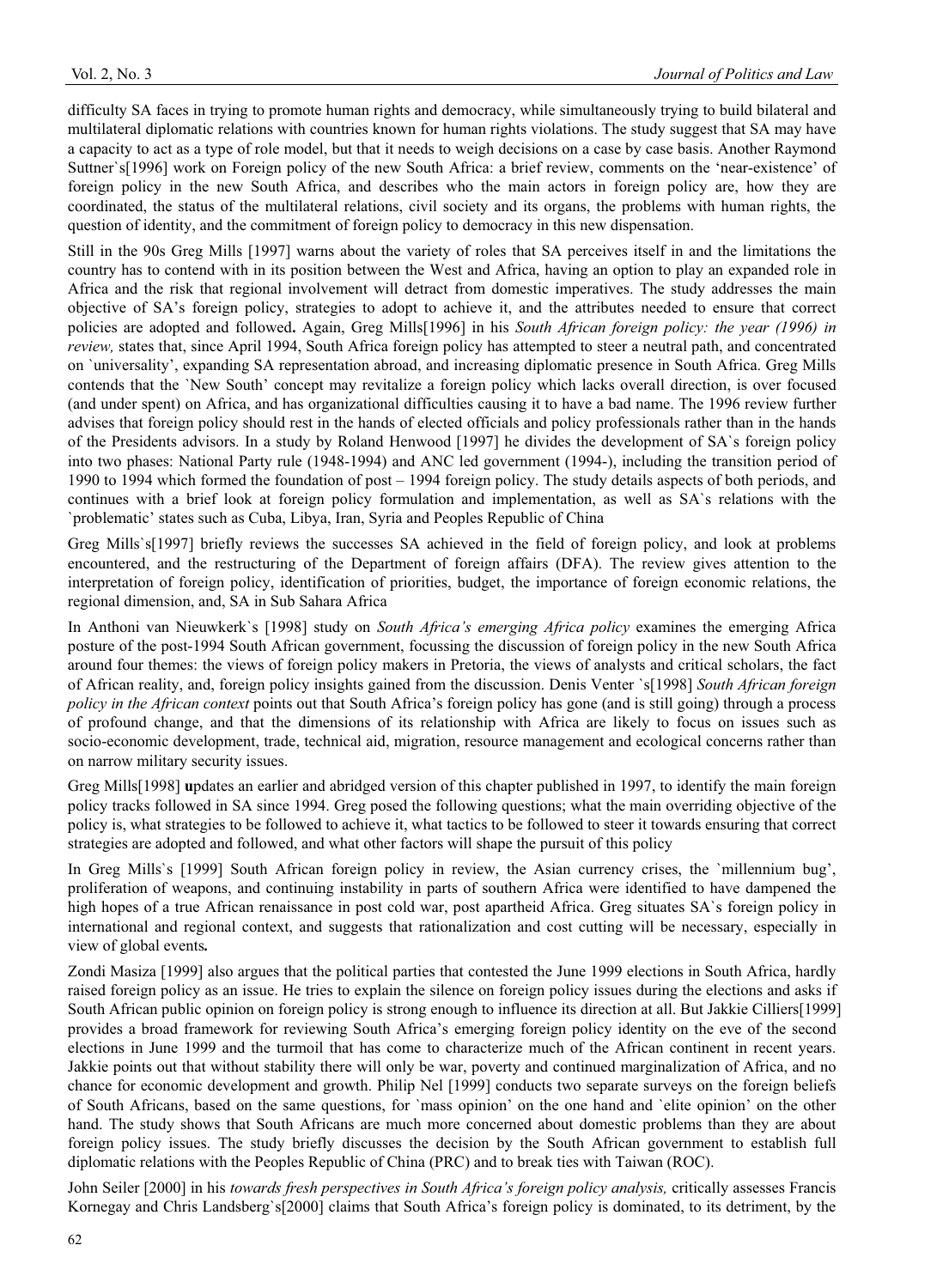old guard. Suggest a different set of assumptions to support in public analysis the formulation and carrying out of South Africa's foreign policy. Bronwen Manby [2000] sets out the inconsistencies between theory and practice in South Africa's foreign policy, in relation to issues of human rights. The study further outlines the seven principles of South Africa's foreign policy and focuses on South Africa's foreign policy in practice (human rights regime, peacekeeping, bilateral relations with East Asia, Nigeria and Lesotho, and arms sale). The study concludes that while South Africa's theoretical commitment to human rights has been fully realized, it is not the light that guides the Department of Foreign Affairs (DFA).

Audie Klotz[2000] in *Migration after apartheid: deracialising South African foreign policy*, argues that the status in South African immigration policy derives from identity politics, rather than embracing the outside world, deracialisation, xenophobia now prevails. The study concludes that the rising tide of xenophobia against the influx of fellow Africans creates a potent barrier to reforms in immigration policy. Vincent Williams[2001] also **p**oints out that bilateral, multilateral and/or regional agreement between countries in Southern African region tend to focus on cooperation in the economic and security spheres. The labour environment, however, highlights the marked discord between South Africa's pronounced foreign policy objectives and its domestic migration policy and legislation. The study discusses the efforts to draft a regional migration protocol, the suspension of the SADC Draft Protocol on Free Movement in 1999, and the White Paper on International Migration, to ask what the link is between foreign policy and migration policy.

Maxi Schoeman[2002], contends that it is South Africa's (and Africa's) position in the global political economy that is presently occupying the mind of its foreign policy makers. The study briefly looks at South Africa's foreign policy objectives, structures and strategies, the prerequisites needed to enhance its international status and then touches upon initiatives such as the renaissance idea, the NAI or MAP initiative, and drawbacks experienced.

Maxi Schoeman and Chris Alden [2003] provide an overview of South Africa's *quiet diplomacy* towards Zimbabwe. In order to understand the constraints placed on South Africa's policy actions. The study explores the role and actions of the international, mainly Western community and the foreign policy behavior of African countries. The study also deals with an analysis of the constraints on South Africa's policy making. Another example of a seminal work on post-1994 SA Foreign policy is the Chris Alden & Garth Le Pere`s[2003] Adelphi Paper, which provides a succinct analysis and assesses South African foreign policy from the onset of the democratic transition to 2003 and focusing on the question of South African leadership in the context of this transition.

Chris Landsberg and David Monyae[2006] also **r**eviews how South Africa's principal foreign policy actors define the countries international role conceptions and discuses the countries view of its global role. The study considers seven south Africa-specific international roles, namely voice, example setter, mediator-integrator and regional sub-system collaborator, the diplomat, bridge builder, activist multilateralist, and faithful ally.

**Studies on Parliament-Foreign Policy Nexus:** With reference to parliament's role in foreign policy making in SA there a very few studies in this area. Some of the available sources include *Parliament and foreign policy* by Raymond Suttner [1996] which debates the question of whether parliament should be concerned with formulation of foreign policy or not, and discusses the situation in South Africa after April 1994, where as yet no institutionalized mechanism exists whereby a creative relationship between the department and the portfolio committee concerned with foreign policy can be formed. In her work Jo-Ansie van Wyk[1997] deals with the broader context of SA's external relations in 1996. The work is organized around the activities of parliamentary bodies and instruments concerned with foreign policy issues, and the influence, if any, of these institutions on foreign policy decision making. Tim Hughes [2001] has outlined the role played by the parliamentary portfolio committee on foreign policy (PCFA), summarizing its activities for the year 2000-2001, and provides a brief evaluation of the performance of the committee. The author asks whether the committee is doing enough and concludes with recommendations for its functions in the future

Jo-Ansie van Wyk [2001] provides a frank view of structures and procedures involved in foreign policy making in South Africa, especially from 1999 to 2 June 2000 elections. Again Tim Hughes [2005] examines the process and exercise of democracy in all the parliaments of the region. Tim Hughes tries to contribute to strengthening parliamentary democracy throughout Southern Africa and makes recommendations on how its application and implementation in each country can be improved, strengthened and sustained**.** Philip Nel and Jo-Ansie van Wyk[2003] **e**xamines some of the ostensible public participation deficiencies encountered in foreign policy making in South Africa. The authors argued that the citizenry of South Africa is largely excluded from decision making on public policy issues beyond the boarders of their state. This contributes to their disempowerment in the face of seemingly inevitable and anonymous forces of globalization, and adds to their alienation from and apathy towards foreign policy.

In summary, there is no doubt that the selected studies under review deal extensively with the core of South Africa's foreign policy in terms of options and actions and to certain extent the role of the parliament. However, there has been no significant comparative study of at least two similar countries in southern Africa to show if the experiences of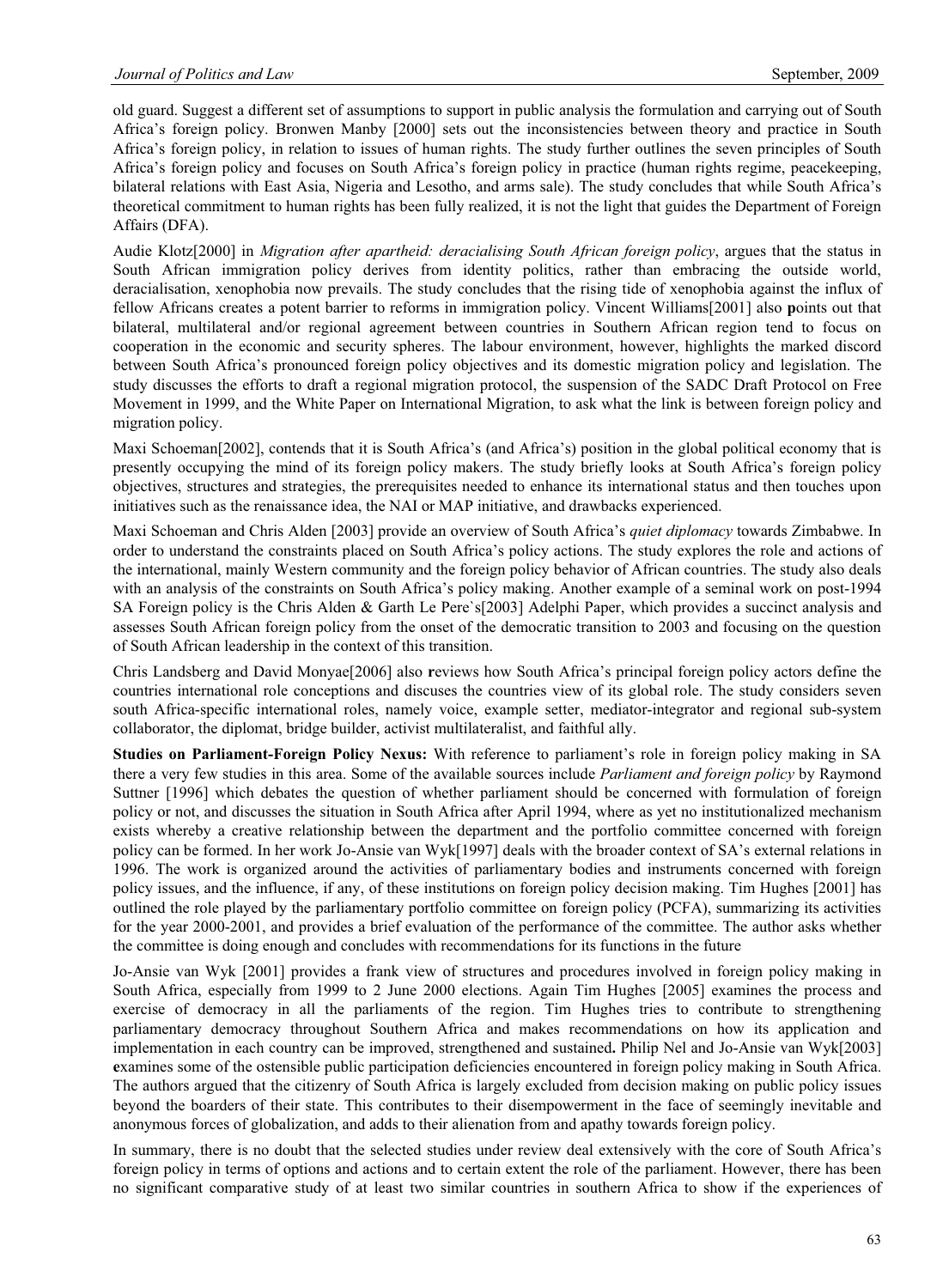developing or new democracies differ or are similar, and to what extent within this context, and in what way[s] can these common experiences be managed in the interest of deepening democratic practices and processes.

### **Motivation & Methodology**

As noted earlier, the most important observation or gap is that quite a number of studies on South and Southern Africa's parliament have not compared experiences of similar countries in SADC with specific reference to Parliamentary role in foreign affairs, either as a critical part or as consistent opposition to executively determined policies. Thus a comparative study of two similar post-1990 prime democracies in Southern Africa which intend to show the quality of executive-legislature cordiality [or otherwise] over foreign affairs cannot but be regarded as very significant enterprise. Therefore the overriding motivation for this study is broadly to add up to the now growing literature on parliamentary activism in Southern Africa. Specifically, the study holds the promise of graphically describing the role and relevance of South Africa and Namibia `s *third wave* parliaments in foreign affairs *vis a vis* their relationship with the executive, and by extension utilising the window of opportunity it provides to measure the texture and the state of health of democratic institutions in Southern Africa. It is against this background that this study is designed to answer the following questions:

First, what is the role of PCFAs in the legislature of South Africa and Namibia, and what are the similarities as well as differences in the attitudes and practices of both PCFAs towards foreign policy issues? Second, what are the challenges that have faced, and still facing either or both parliaments, with reference to executive-legislative relations over foreign affairs? Finally, in addition to constitutional mandate, what is the other reason[s] for parliamentary interest in Foreign affairs?

With regards to sources of data and methodology, data were predominantly sourced from primary sources such as the media reports, library and personal interviews with the actors/MPs/the member of Foreign Affairs Committee in both Parliaments**.** This approach helps to take advantage of the benefit of current history and political process in the ways they have unfolded and interacted. Again, it has helped also to see clearly why and how parliamentarians in Namibia and South Africa have engaged or have not been involved [as they would have wanted to] in diplomatic matters and foreign affairs overtime.

#### **Parliament and Foreign Policy in South Africa and Namibia**

Given the history of long struggle for liberation in both South Africa and Namibia it is not surprising to discover that both countries foreign policy objectives reflects the desire to advance the cause of peace, freedom in Africa and by extension the international community. According to Namibia Constitution[1998] article 96 highlighted the country foreign policy objectives as follows: 'The State shall endeavour to ensure that in its international relations to: [i] adopts and maintains a policy of non-alignment; [ii] promotes international peace and security; [iii] creates and maintains just and mutually beneficial relations among nations; [iv] fosters respect for international law and treaty obligations; [v] encourage the settlement of international dispute by peaceful means' . In the case of South Africa, the Foreign Policy Discussion paper[1996] which is retrievable from the government website outlines principles which serve as guidelines in the conduct of South Africa's foreign relations. These include: [i]a commitment to the promotion of human rights; [ii]a commitment to the promotion of democracy; [iii]a commitment to justice and international law in the conduct of relations between nations; [iv]a commitment to international peace and to internationally agreed-upon mechanisms for the resolution of conflicts; [v]a commitment to the interests of Africa in World Affairs; and[vi] a commitment to economic development through regional and international cooperation in an interdependent world."

Hence such critical concern such as the State's external relations is of paramount interest to all parliaments. Even then, this engagement of the legislature with foreign affairs and the whole range of activities of the legislature that criss-cross the terrain of external relations and engagement with diplomatic community, aptly described here as ''parliamentary diplomacy'' is also not the job of the whole house in any representative democracy. Representation is one of the hallmarks of modern democracy and the arm/organ of the state that most illustrate this assertion is the parliaments/legislature. In South Africa and Namibia the two countries that both became independent in the 1990s have adopted bicameral legislature. The Namibian National Council consisting of 26 members is the Upper Chamber, while the National Assembly which is the lower house has 78 members. But South Africa has a total of 490 Parliamentarians, with National Assembly consisting of 400 members, while the National Council of Provinces [NCOP] has 90 members.

A division of responsibilities and competencies, with checks and balances built into the political system to prevent the abuse of executive powers, is a feature of all liberal democracies, whether parliamentary, presidential or some sort combination of the two. Thus one key role of the legislature is to check, challenge, monitor and legitimize policies undertaken in the name of the state by the executive branch of government. Indeed, it could be argued that, if there is no tension between a parliament and the executive, the former is not performing its proper role. Specifically there are Parliamentary Committees on Foreign Affairs [PCFAs] that often created to deal with issue of foreign relations and international/diplomatic affairs.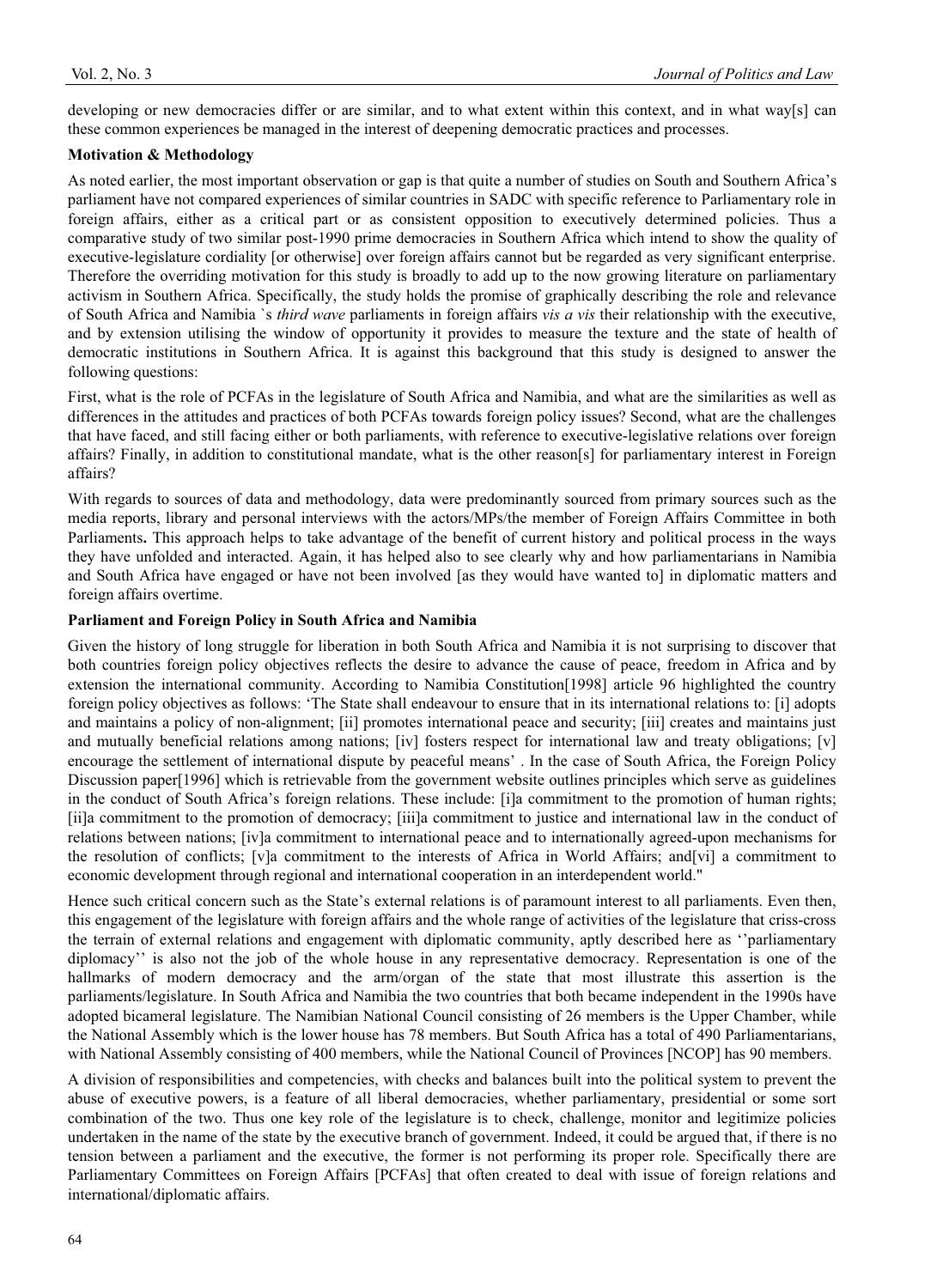In South Africa and Namibia there are Parliamentary Committee on Foreign Affairs [PCFAs] which though vary in numerical strength and issues and concerns covered, they all took cognisance of the multi-party nature of both countries. The Parliamentary Committees on FA in both countries reflect the political parties in Parliament, but in proportion to their percentage in the whole house. This practice also applies within the context of gender-mainstreaming. In South Africa, Thirty three percent [33%] of the Joint PCFA are women, while in Namibia; Twenty seven percent [27%] are women.

**The Role of PCFAs in South Africa and Namibia:** Globally parliaments had been widely expected to decline in significance in the later part of the twentieth century, but instead they have developed new and vital political roles and have innovated in their institutional structure-most currently in newly organised or invigorated parliamentary committees, not only in a few parliaments, but across most political cultures and systems. Even as newly democratic parliaments throughout Africa experiment with elaborate committee structures, those with older highly developed committee system are reaching for more varied and flexible alternatives. In short parliamentary committees have emerged as vibrant and central institutions of democratic parliaments of today's Africa. Further in most parliaments PCFA is one of the fundamental portfolio committees, and hardly can we find any country's parliament in Africa without a PCFA. This is predicated on the nexus between national interest and foreign affairs as a major platform to advance the same. Thus in Namibia, the duty of the parliamentary standing committee on foreign affairs, defence and security is to: [i] Consider any matter it deems relevant to defence; home affairs; foreign affairs; Namibia central intelligence service (NCIS) and prisons and correctional services; [ii]Consult and liaise with such offices, ministries and agencies as necessary; [iii] Exercise oversight function with regard to Namibia's foreign policy and its relations with other states on matters of defence and security ; [iv]Investigate issues relating to the policies, standards and procedures followed by the Namibian central intelligence service; and [v] Probe issues relating to human right violations; obtain information from government or other sources regarding any real or perceived threat to the security of the republic of Namibia; enquire into and monitor international Protocols, conventions and agreements that may affect Namibia's foreign policy, defence and security, and where necessary, make recommendations to the national assembly.

In South Africa, Tim Hughes [2002] has argued that the PCFA is fundamentally created and tasked with maintaining oversight of:

-the exercise of national executive authority within the sphere of foreign affairs

-the implementation of legislation pertaining to the spheres of foreign affairs

-any executive organ of the State within the sphere of foreign affairs; and any other body or institution in respect of which oversight was assigned to it.

The PCFA also enjoys considerable specific powers. It may monitor, investigate and make any recommendations concerning any constitutional organ of state within its purview. The committee is granted such powers with regard to the legislative programme, the budget, rationalisation, restructuring, functioning, structure or staff and policies of any organ of state or institution. Furthermore, the committee is to consider all bills and amendments to bills referred to it. A further role unique to the PCFA is the consideration and approval of all international conventions and treaties prior to their ratification by Parliament. In the new millennium, the means of engagement and involvement remain largely the same as before and these include the following:

**Briefing and Question time**: Briefing is an age old mechanism for parliamentary involvement in foreign affairs. It also includes parliamentary sessions on debates, briefings, question time and press releases. In South Africa the first PCFA briefing session in the new millennium was held on the 3<sup>rd</sup> of February 2000.Indeed the first four PCFA sessions were primarily for briefing, which includes the [i] Briefing by P.Hain, the British Minister of State for Foreign & Commonwealth Affairs on 3rd February;[ii] Briefing by the Minister on South Africa Activities in Africa on 15 February[iii] Budget briefing on 1<sup>st</sup> March 2000 and [iv] Briefing on the Indian Ocean Rim on 8 March 2000.

Between  $3^{rd}$  February 2000 and  $1^{st}$  June 2008, there are about one hundred and ninety [190] entries with reference to documented activities or meetings of the Joint Parliamentary Committee on Foreign Affairs [PCFA]. However almost one hundred and fifteen [115] or about 57 percent of these were briefings and reporting/question time sessions. In terms of regularity the Parliamentary Committee on Foreign Affairs in South Africa is relatively active with about four meetings/ press releases per month. The subject matter seems also to weigh heavily in favour of African issues, which claims almost forty [40%] percent. This is not unconnected with South Africa's new role in Africa as political gladiators as well as a major player in Africa's new and emerging market for foreign direct investment. More so that the executive sector of government seem to be leading the African renaissance project in the wake of the transformation of OAU to AU in Durban in 2002.

But in Namibia the entries from 2004 to 2008 contains only one item that deals directly with the issue of foreign affairs. Hence it is argued that there is no better evidence to proof that there is a kind of low-level parliamentary diplomacy in Namibia. Almost all external and foreign matters were exclusively dealt with by the executive. With specific reference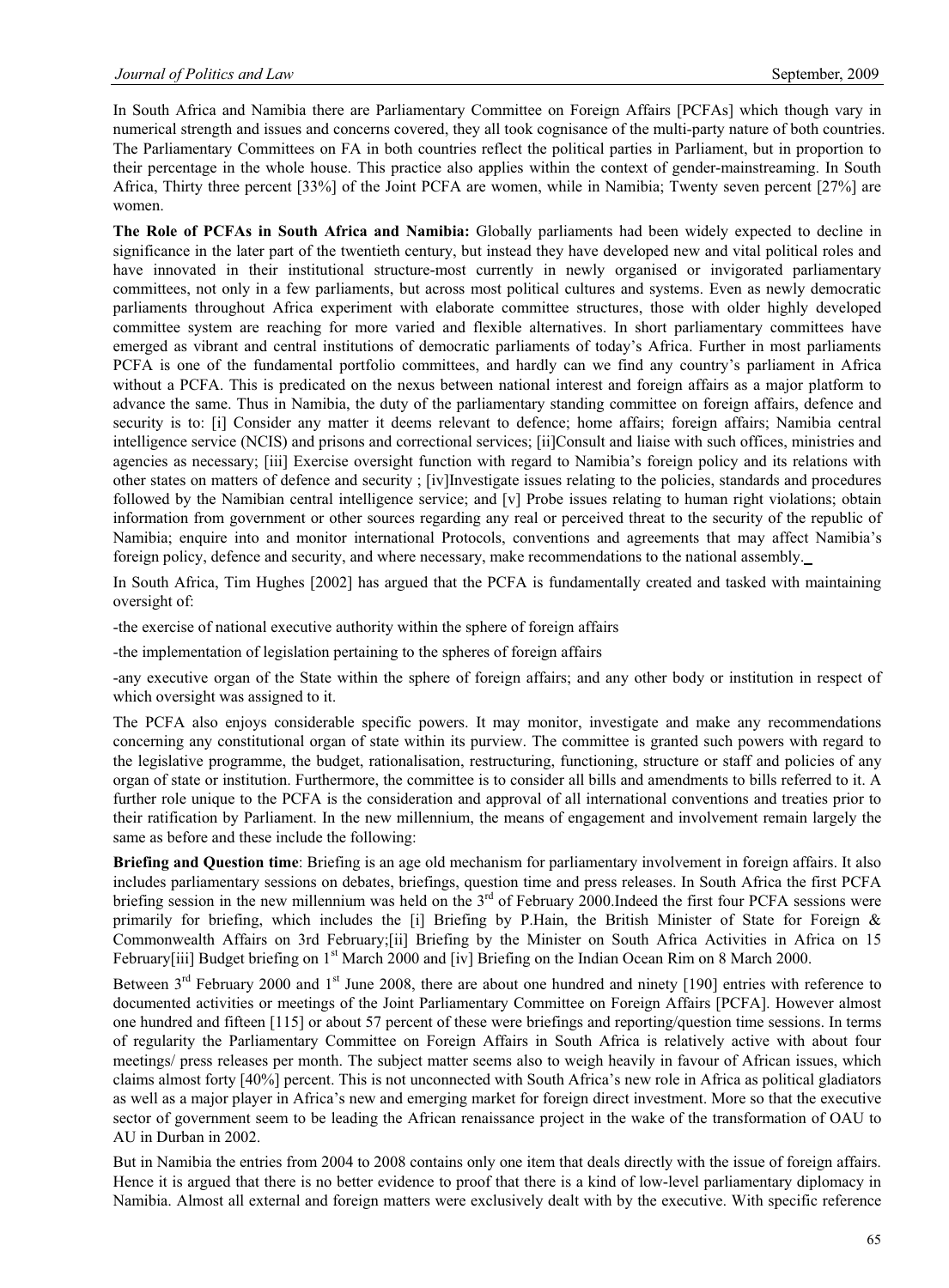to the activities of the Parliamentary Committee responsible for foreign affairs, Security and Defence, the Committee only reported on its visit to the hardship mission in March 2005.The three other reports between 2004 and 2006 were all about the defence component of the committee's responsibilities. These reports includes the Report on the visit to military installation [2005], the Report on the motion on the increase in criminal activities and violence on innocent and vulnerable Namibians [November 2006], and the Report of the committee on visits to police stations/cells, prisons, border posts and military installations in the North-east and southern regions in 2006

**Visitation/Representation/Fact-finding Missions**: This is another means by which the Parliaments particularly the PCFAs all over seek to play an active role in the monitoring of national interest that borders on foreign affairs. In Namibia the National Assembly's standing committee on foreign affairs, defence and security visited some Namibian diplomatic mission classified as 'hardship missions' in July 2007. It was reported in the [Parliament Journal, 2007] that the committee members discussed with head of heads of missions, their staff (both Namibian and locals) about the difficulties that they experience in fulfilling their duties. The committee looked at the following issues that affect Namibian hardship missions: economic situations; security situations; effectiveness of communication with the host country; water and electricity supply; education; health and accommodation.

In South Africa PCFA is regarded as a 'mobile committee', because the members of committee travel often on missions, going by the nature of its mandate. As a result there are numerous reports of visitation to other countries and fact-finding missions. However to what extent these reports are fed into executive decisions on those issues are still very hard to ascertain. Thus in the following section the article tries to explore the nature of executive-legislative friction over foreign affairs in South Africa and Namibia since the beginning of the new millennium.

## **Evidence of Executive-Legislative Friction over Foreign Affairs**

After a series of conversational interview with a number of parliamentary actors and observers in Namibia and South Africa, it became very obvious that there is a kind of low-level legislative-executive friction over the conduct of foreign affairs in both countries. There a number of indicators to illustrate this point and these include:

**Complaints over Budget and Foreign Policy Process**: First, the budget of the Ministry of Foreign [MFA] affairs in Namibia and Department of Foreign Affairs[DFA] in South Africa in practice do not get scrutinised by the PCFAs and the committee is seldom consulted on the same issue. This often draws the flak of the PCFAs in both countries. The crux of the friction is that the PCFA's budget remains the prerogative of the executive in both countries. With specific reference to Namibia, the PCFA do not provide opinion and the estimates submitted often get jettisoned or not considered most of the times. According to the PCFA Clerk interviewed in Windhoek, [who had worked at the National Parliament for twelve years], "most of the times, to the surprise of the PCFA the actual allocation only gets known on the floor of the whole house or worse still on pages of newspapers'[Personal Interview, November 2007]. Secondly, anecdotal evidence suggest that the PCFA do not get to input on foreign policy both at the design stage and are often not involved at the implementation level. The Clerk interviewed further provided evidence to corroborate this point. According to the Clerk, ''I don't remember when the PCFA get invited by the Ministry of Foreign Affairs [MFA] for discussion on any foreign policy issue….no control at all and yet only PCFA is mandated to do this**..'**[Personal Interview, November 2007]

The Clerk of the PCFA further revealed that ' it was not until 2006 when there was a major uproar about military–related incident in the Northern part of Namibia, that the PCFA & Defence began to directly make recommendations'[Personal Interview, November 2007]. On the part of the executive the PCFA visits to Namibia embassies [hardship mission] abroad, though it relates to oversight functions of the PCFA, yet this exercise seem to have attracted serious reservations and complaints from the executive arm of government. The PCFA was perceived as interfering in the business of administering the country's foreign affairs.

**Limited Role in Envoy Nomination & Deployment**: With reference to Ambassadorial selection and posting the PCFAs in both countries feel sidelined. The PCFAs also often complain that they have very limited, if any, role in the selection and deployment of Ambassadors, High Commissioners and Consul-Generals. Evidence gathered also suggests that the PCFAs do not often have opportunity to scrutinise the credentials as well as integrity of the would-be envoys before posting. This is a profound concern, yet the PCFAs could not do much within this context, because this practice and responsibility is not regarded as a constitutional mandate. Again, apart from seeking involvement in the selection, scrutinising and ratification of South African and Namibia's envoys going abroad, the parliament should also be a major place for courtesy calls by incoming foreign diplomats soon after presentation of their letters of credence. It is further argued that because of the significant status, the legislature enjoys in any democratic governance, departing envoys should recognise this role and ensure to appreciate the need to include the parliament in their farewell tours. This seems not be a common practice as yet in Namibia and South Africa, though there are exceptions. For example, the *Parliament Journal, 2007* recorded the farewell visit of the U.S Ambassador to Namibia, Ambassador [Mrs] Joyce Barr when she paid a courtesy visit to the Speaker of the National Assembly Hon.Dr.Theo-Ben Gurirab on 17 July 2007 to bid farewell to the Parliament.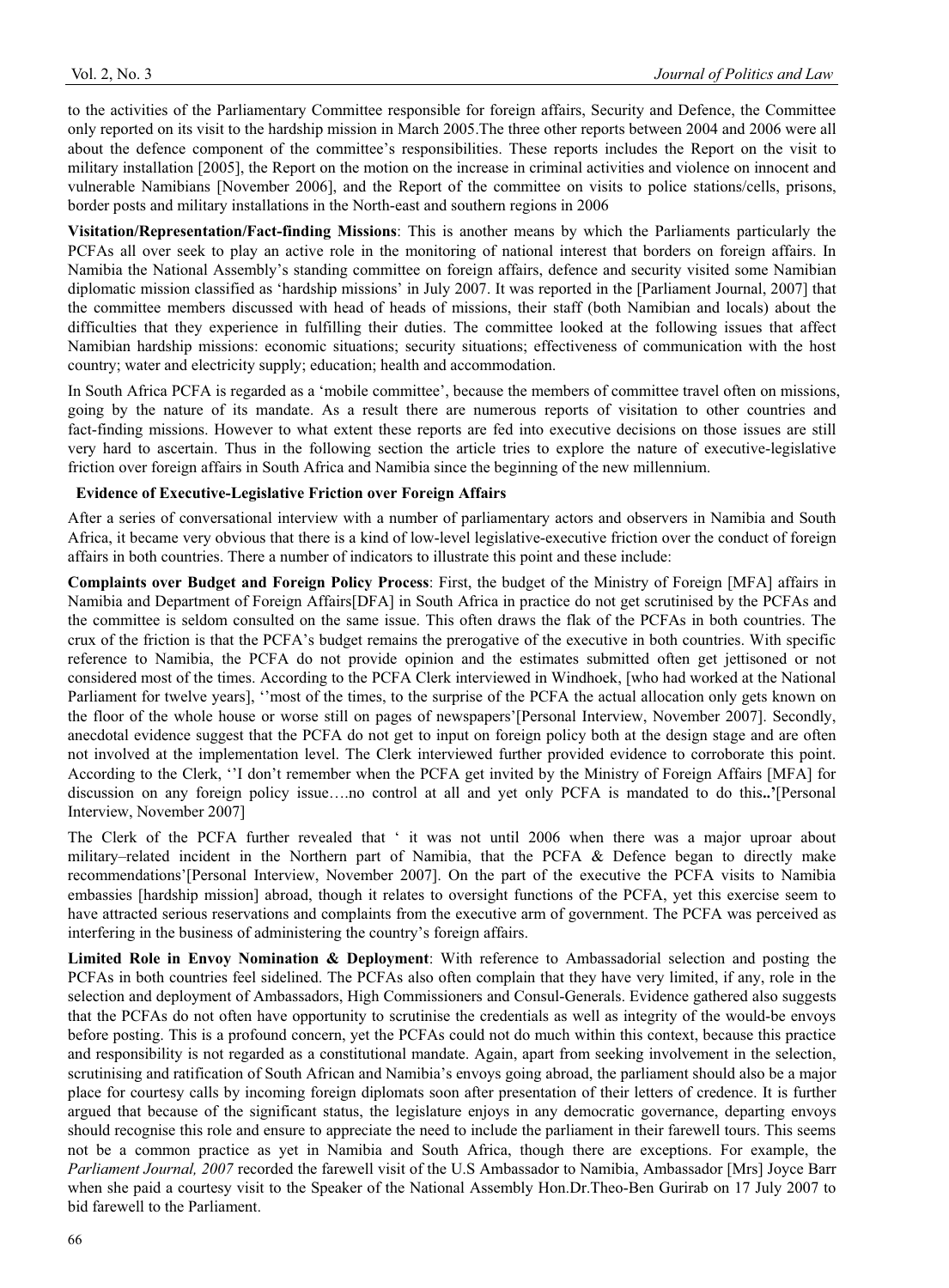**Limited role in the ratification of treaties, conventions and protocols**: After a rigorous content-analysis of the various Annual Reports released by the Namibia`s Ministry of Foreign Affairs[MFA] and South Africa's DFA, it became obvious that it is actually in theory that both Parliaments are supposed to advise government on ratification of international treaties and conventions. With specific reference to Namibia, most of the treaties signed between 2005 and 2006, from Stockholm Convention on Persistent Organic Pollutants, to the Agreement Concerning the Treatment of War Graves of Members of the Armed Forces of the Commonwealth in the Territory of the Republic of Namibia did not enjoy any significant verification or contribution from the parliament. Rather the Attorney-General of the Republic of Namibia seemed to have been the preferred partner on these international matters. In fact, the MFA Annual Report [2006] noted that 'The Attorney-General being the principal legal adviser to government approves all the principal bilateral and multilateral agreements before they are entered into'

**Decision on strategic matters without recourse to PCFA**: In the late 1990s troops or peace-keeping force were sent from Namibia, to intervene in the DRC conflict and specifically to support the Kinshasa regime, led by Laurent Kabila, until he was assassinated by Congolese armed rebels. This action led to mild friction between the executive and the Legislature based on the argument that, the executive cannot send the military out on such a sensitive and high risk missions without the consent of the citizenry through the parliament. Another example of this limitation in the new millennium relates to the inability of the parliament to engage in debate that will lead to government position on UN Reforms: While the debate on UN reforms lasted with reference to African representation and position on the issue, the Namibia legislature did not officially discuss the issue nor were the parliamentarians able to offer any advise with reference to official government position. However, unlike the self-imposed or executively-orchestrated limitation experienced by the parliament the, executive arm of the government issued a statement on the subject-matter in September 2005. Isaak Hamata<sup>[2006]</sup> in his piece reported how President Hifikepunye Pohamba in his address to the 60th General Assembly of Heads of State and Government pledged Namibia's willingness to assist in the democratisation of the world body. The President further stated 'if the UN is to continue serving the interests of the world, it needed to be reformed……we must be guided by the very principles of democracy, equity, justice and fairness for all. At the centre of this overdue exercise must be the compelling need to better serve all peoples, regardless of their race, religion or status of development'.

Documentary sources and personal interviews have established the fact that South Africa under Thabo Mbeki sought to promote economic justice and redesign a fairer global North-South relations. In the new millennium presidential diplomacy was at work when at various international forums the former president of South Africa harped on the importance of debt relief and elimination of poverty in Africa. In June 2002, it was the president that presented NEPAD to the G8 in Kananaski/Canada on behalf of Africa, and in August/September South Africa hosted the UN World Summit on Sustainable Development. By June 2003 President Mbeki had handed over the chairmanship of both the Non-Aligned Movement [NAM] and the African Union, but his government continued to devote much attention towards resolving the conflict in the Great Lakes region. Again since South Africa took up a non-permanent seat at UN Security Council, the country has tried to present and pursue the African agenda, though it has also come under intense international criticisms for voting not to take a stand against human rights abuses in Myanmar and opting for *quite diplomacy* approach towards Zimbabwe. The central argument here is that, most of the initiatives above were presidential in nature, from conceptualisation to implementation. In other words, from the NEPAD idea to how South Africa voted on the Security Council, the executive/presidency was completely in charge.

From the foregoing, as much as the parliament desires to be involved in Foreign affairs the South African and Namibian experiences have shown that 'presidential diplomacy' often supersedes 'parliamentary diplomacy'. i.e the executive arm of government have pre-eminently being in charge of the business of managing the foreign and diplomatic relations of both countries. But what informs Parliamentary interest in Foreign affairs? This question will be addressed in the next segment of this article.

#### **Explaining Executive-Legislative Friction over Foreign Affairs**

In addition to constitutional requirement, why do parliamentarians seem to be interested in Foreign Affairs and how diplomatic business is conducted in any democracy? By means of conversational interview in both countries, it has come across that the idea of national interest is very central to the *raison d`etre* for parliament-executive friction over Foreign Affairs. Although the term national interest is somewhat ambiguous, one can agree with Peter Shearman [1997]**, who** usefully defines it *in terms of the common good of a society within the bounds of a nation-state.* That is to say, although between groups in domestic society there are conflicting interests, there exist general and common benefits to society that all members share irrespective of individual or group preferences on other issues. The basic common interests of any state are survival for itself and its population, maintaining the territorial integrity of the state, and enhancing its status and position in relation with other states. Conceptions of the national interest provided a powerful dynamic for mobilizing domestic society around specific political programmes and issues. A constant feature of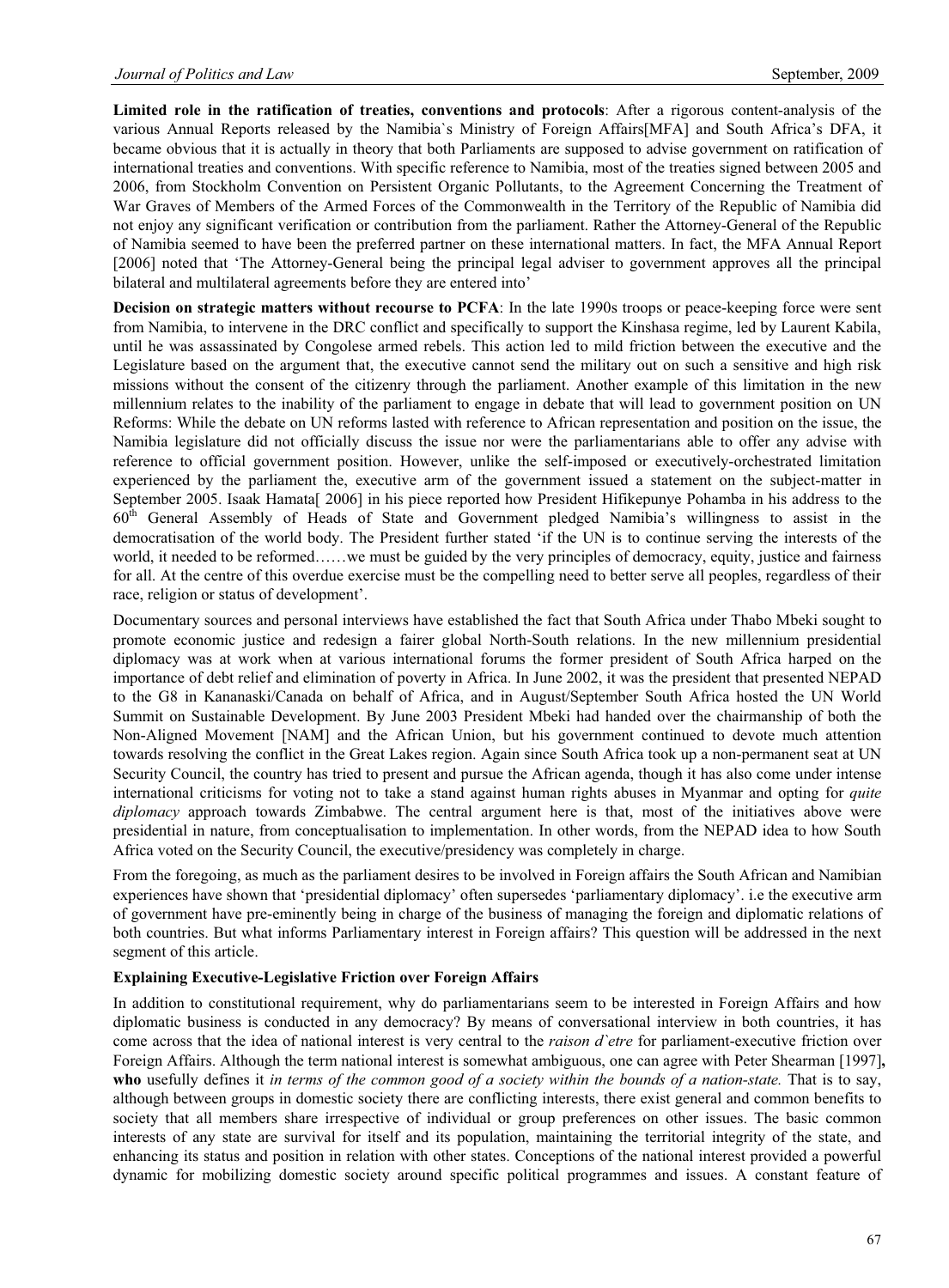domestic politics in all types of pluralist political systems is competition between political groups to be seen as the one group that offers the best safeguard for maintaining national interests.

National interests are linked to perception of identity. Images of a nation and its place in the world can be drawn upon to mobilise what William Bloom[1990] refers to as a 'national identity dynamic' with government and opposition groups drawing upon, creating, and manipulating these images for their own ends in a struggle for political power. The assumption here is that political elites manipulate a social-psychological dynamic relating to a conception of national identity which is itself determined by the external environment. In other words conception of the national self are linked to perceptions of the external other. Without taking this socio-psychological argument too far, these idea of national identity linked to national security and perceptions of the international environment are useful for understanding the executive-legislative hassles, though at low-level, over foreign affairs in South Africa and Namibia in the new millennium.

Foreign policy and diplomacy can be viewed as the means to ensure the objective of defending national interest and, hence, simultaneously the strengthening of national identity. Foreign policy also provides, as Philip Cerny [1979] has put it: ''the specific instrument par excellence at the disposal of elites hoping to mobilise the population of a legally-recognised nation state towards legitimation and political integration'**.** There are four important reasons why foreign policy and competing conceptions of national interests should be so powerful in the mobilisation of domestic society.

First, national interests are universal interest shared by all members of the society, transcending other cleavages based upon ethnicity, religion, culture, or class. Hence political groups are provided with the most potent force for mobilising the widest possible sections of the society.

Second, foreign policy provides a perfect discourse of politics that allows for escape from objective verification. Unlike specific economic or social policies, the feature of foreign policy, designed to defend the national interest, are removed from the same standards of immediate or short-term tests that can easily lead to failure.

Third, foreign policy is often more emotional as an issue affecting society, but it is often far more remote in terms of its impact on the individual. As an emotive issue the mass national public will always react favourably to policies which seem to enhance the national interest, and negatively to policies which seen as undermining it.

Fourth, foreign policy facilitates, much more readily than domestic policies, opportunities for the emergence of strong and charismatic leaders, who, rapping themselves in the national flag and the rhetoric of national identity, portray themselves as the only effective defenders of the national idea.

#### **Conclusion and Summary**

In conclusion, the inability of the parliaments to influence the executive often on strategic diplomatic matters and the seeming second fiddle on foreign affairs may be of course due to one other reason. In addition to constitutional limitations, another reality is the multiple actors and forces exacting influence of the executives in this age of globalisation**.** The role of other actors, such as foreign powers, opposition political parties, the civil society/third sector and the media, are as crucial as that of national parliaments if not more. These other actors do influence the State behaviour more often than imagined and they can be extremely strong in pushing agenda through the executive arm of government. Sometimes this is being done by literally arm-twisting the executive in technical negotiations.

In summary the study has established the fact that the post-1990 broad-based and all inclusive democratic governance in Africa, with specific reference to Namibia since 1990 and South Africa in 1994, also incorporates as well a great deal of parliamentary activism. We have been able to establish that foreign policy is always a contested ground between executive and legislature, with the latter always [even in developed democracies] coming through as playing second fiddle in foreign affairs. The study located the attractiveness of foreign affairs both to the parliament and executive within the orbit of national interest, as defined by policy elite. The article further describes the parliamentary approach to participating in foreign affairs through the PCFAs. The article argues that though the PCFAs are tasked with specific oversight responsibilities relating to foreign affairs are nevertheless often find it difficult to do enough or do more. The study utilises several indicators to illustrate the PCFA/Parliament's frustration with the executive over foreign affairs administration. In conclusion, the article noted the factor of multiple actors as one reason the parliament-executive friction over foreign affairs may not be resolved soon.

#### **References**

Agh Atila. (1995). The Experiences of the First Democratic Parliaments in East Central Europe' *Communist and Post-Communist Studies* Vol.28, no2, pp203-214.

Annual Report. (2006). Ministry of Foreign Affairs, Republic of Namibia, p.43.

Anthoni van Nieuwkerk. (1998). *South Africa's emerging Africa policy* in Garth Le Pere [et al] South Africa and Africa: reflections on the African renaissance , 1998, p 42-49.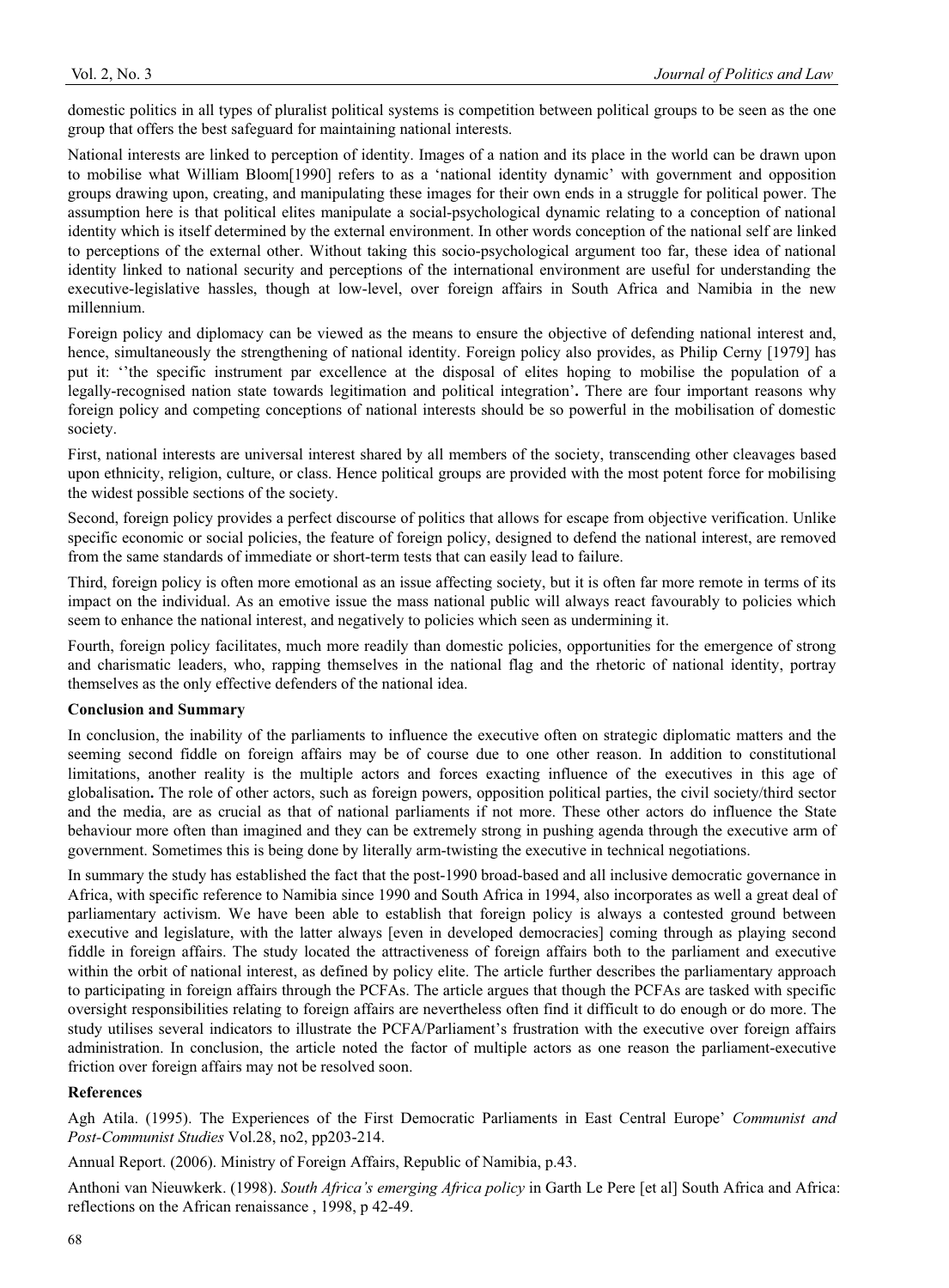Audie Klotz. (2000). *Migration after apartheid: deracialising South African foreign policy*, in Third World Quarterly, v 21, no 5, Oct 2000, p 831-847.

Bronwen Manby. (2000). Human rights and South Africa's foreign policy: a guiding light or flickering candle? in South African Journal on Human Rights, v 16, no 2, 2000, p 372-401.

Chris Alden and Garth. (2003). Le Pere. *South Africa's post apartheid Foreign Policy-from Reconciliation to Revival*?/ Adelphi Paper, 2003. number 363. Oxford University Press.

Chris Alden and Gatrh Le Pere. (2003). South Africa`s post-apartheid Foreign Policy-from Reconciliation to Revival?/ Adelphi Paper, no 363.Oxford University Press.

Chris Landsberg and David Monyae, *South Africa's foreign policy: carving a global niche*, in South Africa Journal of International Affairs, v 13, no 2, Winter/Spring 2006, p 131-145.

Denis Venter. (1998). *South African foreign policy in the African context* in African Currents, vol 15, no 26, Oct 1998, p 14-63.

Essaiasson,P & K.Heidar[eds]. (2000). *Beyond Westminster and Congress. The Nordic Experience*, Columbus: Ohio State University Press.

Greg Mills. (1998). *South Africa's foreign policy: from isolation to respectability?* in David Simon [edited] South Africa in Southern Africa: reconfiguring the region, 1998, p 72-86.

Greg Mills. (1999). *South African foreign policy in review* (1998-99), in South African yearbook on international affairs, 1998/99, p 1-20.

Greg Mills. (1997). *Learning all over the places? : the not-so-new South Africa's foreign policy* in Fairy godmother, hegemon or partner?, 1997, p 19-34.

Greg Mills. (1997). *South Africa's foreign policy: the year in review* in, South African yearbook on international affairs, 1997, p 1-17.

Greg Mills. (1996). *South African foreign policy: the year in review* in South African yearbook of international affairs, 1996, p 1-8.

Isaak Hamata. (2006). 'Democratising the UN: Namibia Supports the African Position' in *Namibian Review* , Jan/Feb, 2006 p37-38.

Jakkie Cilliers. (1999). *An emerging South African foreign policy identity?* in Africa Quarterly, v 39, no 1, 1999, p 41-68.

Jo-Ansie van Wyk. (1997). *Parliament and foreign affairs: continuity or change?* 1997, p 189-213 South African yearbook of international affairs.

Jo-Ansie van Wyk. (2001). Power house or rubber stamp? : Parliament and foreign affairs South African yearbook of international affairs, 2000-01 / SAIIA, 2000-2001, p 83-90.

John Seiler. (2000). Towards fresh perspectives in South Africa's foreign policy analysis in *Africa Insight*, v 29, nos 3-4, Jan 2000, p 34-35.

Mathisen, H W & Tjonneland. (2001). Does parliament matter in new democracies? The case of South Africa, 1994-2000. Bergen: CMI .

Maxi Schoeman. (2002). *Objectives, structure and strategies: South Africa's foreign Policy* in South African yearbook of international affairs / South African institute of international affairs, 2002, p 73-84.

Maxi Schoeman and Chris Alden. (2003). *The hegemon that wasn't: south Africa's foreign policy towards Zimbabwe* in Strategic Review for Southern Africa, v 25, no 1, May 2003, p 1-28.

Parliament Journal, May –August. (2007). Windhoek, Namibia Personal Interview with the Clerk of the PCFA D&S in November.

Peter Shearman. (1997). 'Defining the National Interest: Russian Foreign Policy and Domestic Politics', in Roger E.Kanet & Alexander V.Kozhemiakin[eds], *The Foreign Policy of the Russia Federation*, Macmillan UK Press Ltd.

Philip Nel and Jo-Ansie van Wyk. (2003). Foreign *policy making in south Africa: from public participation to democratic participation,* in Politeia, v 22, no 3, 2003, p 49-71.

Philip Nel. (1996). *Civil Society and the transnational promotion of human rights* in Through a glass darkly? : Human rights promotion in South Africa's foreign policy. 1996, p 44-55.

Philip Nel. (1999). The foreign policy beliefs of South Africans: a first cut in *Journal of Contemporary African Studies*, v 17, no 1, Jan 1999, p 123-146.